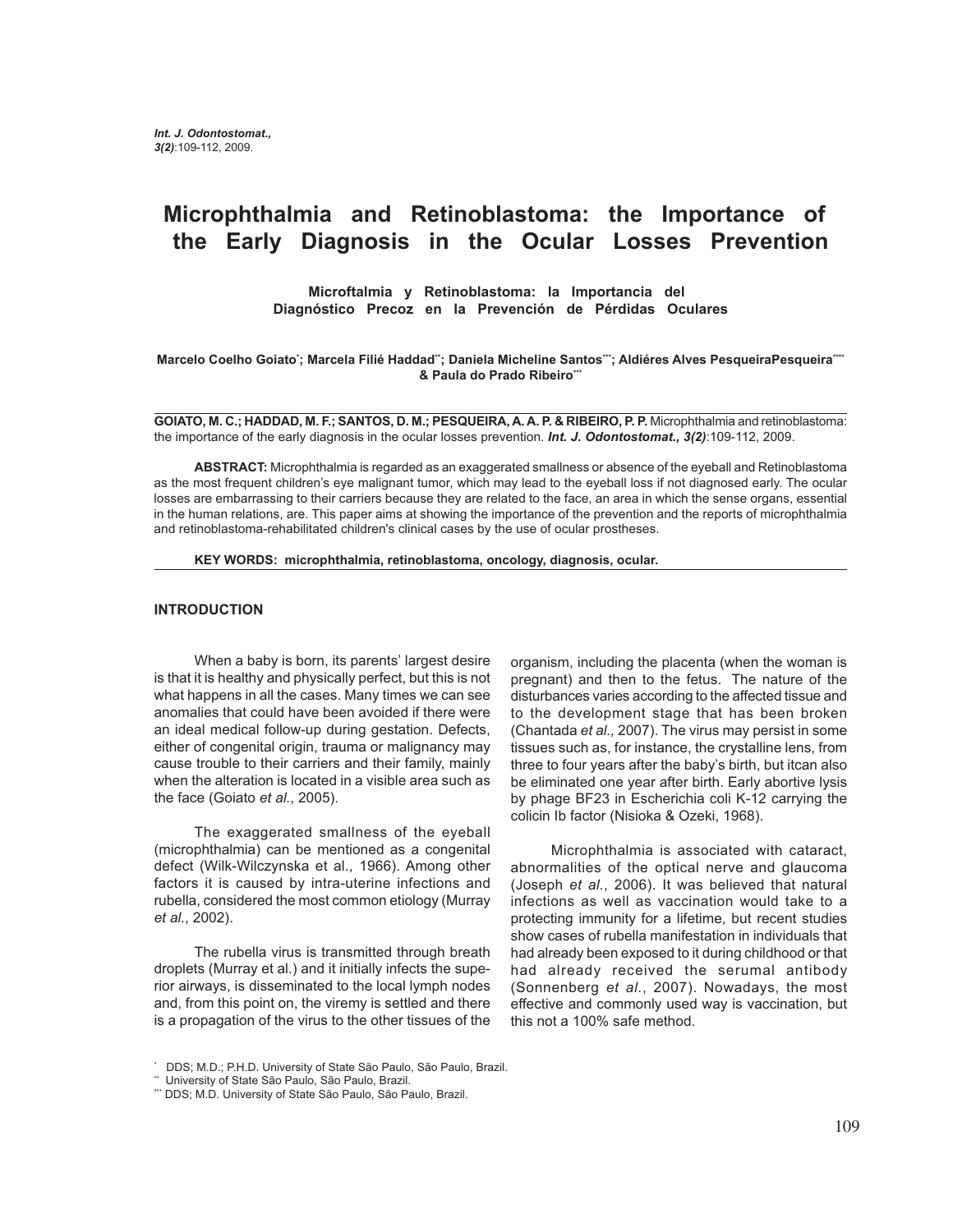Retinoblastoma is the most common and potentially deadly children's malignant eye tumor (Joseph *et al*.). In about 75% of the cases, it affects children which are less than three years old, being also possible to happen on birth (Goddard *et al.*, 1999). It may have hereditary origin or happen sporadically. When it has hereditary origin, it attacks both eyes; in cases of sporadic occurrence, it affects one eye only (Goddard *et al*.). Retinoblastoma diagnosis is very easy to be obtained: by using a picture flash or through the exam of eye core (Ozdemir *et al.,* 2007).

The beginning signs used for the establishment of a differential diagnosis include leucocoria, which is the whitish reflex presented by the eye when the light enters it. When this white stain is visible, more than 50% of the retina is altered. Other signs are: squint, deficient vision, red and aching eyes (lacks reference) (Hafsa *et al.,* 2006; Meier *et al*., 2006).

This paper aims at: alerting health professionals about the importance of preventing diseases during gestation; alerting health professionals about the importance of an early diagnosis in cases of retinoblastoma; showing the need and the importance of the non-eyeball patients' rehabilitation through ocular prostheses.

## **CLINICAL CASES**

**Clinical case I**. A six-month old girl presented exaggerated reduction of the left eyeball (Fig. 1). During the exam (anamnesis) it was found out that the mother had not received the vaccine against rubella before gestation and was a carrier of the pathology during pregnancy, which caused the child to be a microphthalmia carrier.

It should be pointed out that a simple action as the mother's vaccination one year or more before gestation could have avoided her daughter's disease. Despite the fact that it is not a 100 percent-safe method, the rate of the disease in individuals that received the serum antibody is small (Hatakeyama *et al.*, 2004). As the prevention was not done by the baby's mother, the only possible and necessary treatment was the making of an ocular prosthesis. This prosthesis has an anatomical, physiologic (occupying the orbit with the deficient eye, the prosthesis provides a symmetrical facial growth) and aesthetics function (Fig. 2).

**Clinical case II.** In this second case, a girl carrying bilateral ocular absence is shown (Figure 3). During anamnesis, it was found that when the patient was born, her vision was perfect, in other words, within normal patterns, but she lost both eyeballs due to a malignant tumor (retinoblastoma), diagnosed late, when the conservative treatment was no longer possible.

If there were a little more careful observation by the parents or pediatrician that assisted the child, those losses would not probably have happened. The diagnosis of retinoblastoma can be obtained easily, through the presence of a "strange" light or white reflex (leucocoria) in the child's eye, which can be obtained by the help of a picture6. The interesting point is that this pathology is discovered before the white reflex can be noticed because when that happens, over 50% of the retina is already altered, but a conservative treatment is still possible (Ozdemir *et al*.; Hafsa *et al.*).

The early diagnosis is important, not only because of the maintenance of the vision and the eyeball, but also because in case the pathology to be treated is a tumor, the more quickly it is discovered, the greater the chances of and the smaller the collateral effects caused by the treatment (radiotherapy and chemotherapy) (Sahagal *et al.,* 2006).

As in the case presented the patient didn't have the opportunity to receive the conservative treatment, going through a bilateral nucleation, the possible treatment was the making of bilateral ocular prostheses, that improved aesthetics and promoted asymmetrical facial growth, since the prosthesis occupied the empty spaces (Fig. 4).

## **FINAL CONSIDERATIONS**

We hope that, with this information, health professionals are more aware of the presented situations and may know how to diagnose and to instruct their patients in a better way, showing them the importance of a prenatal exam and vaccination, as well as being able to show them how simple it is to have an early diagnosis of retinoblastoma using a picture.

The early diagnosis of retinoblastoma is important, not only for the keeping of vision and eyeball, but also, as it is a malignant tumor, for its diagnosis and treatment, in order to have smaller collateral effects.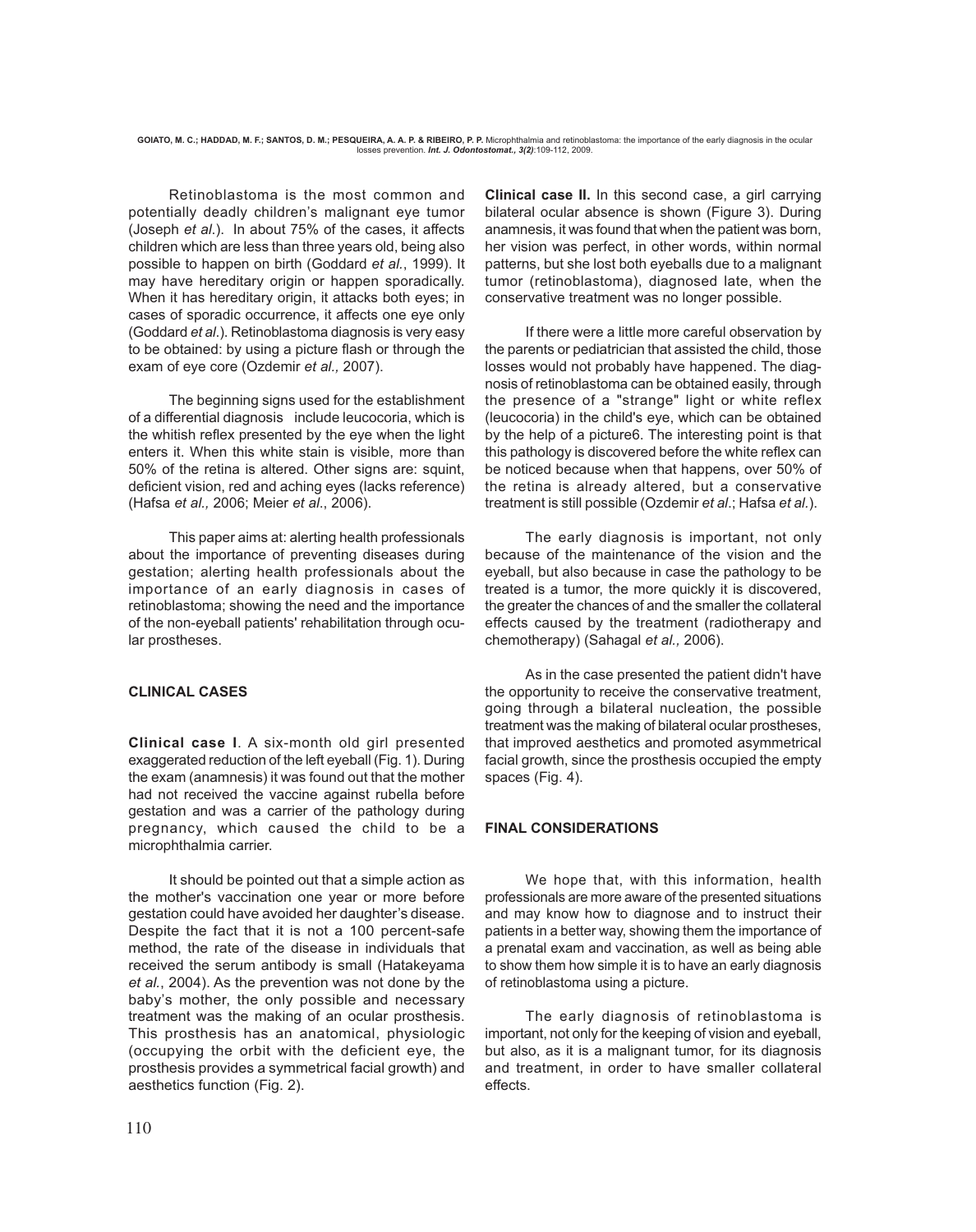GOIATO, M. C.; HADDAD, M. F.; SANTOS, D. M.; PESQUEIRA, A. A. P. & RIBEIRO, P. P. Microphthalmia and retinoblastoma: the importance of the early diagnosis in the ocular<br>Iosses prevention. *Int. J. Odontostomat., 3(2)*:109-



Fig. 1. Child without ocular prosthesis (microphthalmia). Fig. 2. Child with ocular prosthesis.



Fig. 3. Child without binocular prosthesis (retinoblastoma). Fig. 4. Child with binocular prosthesis.